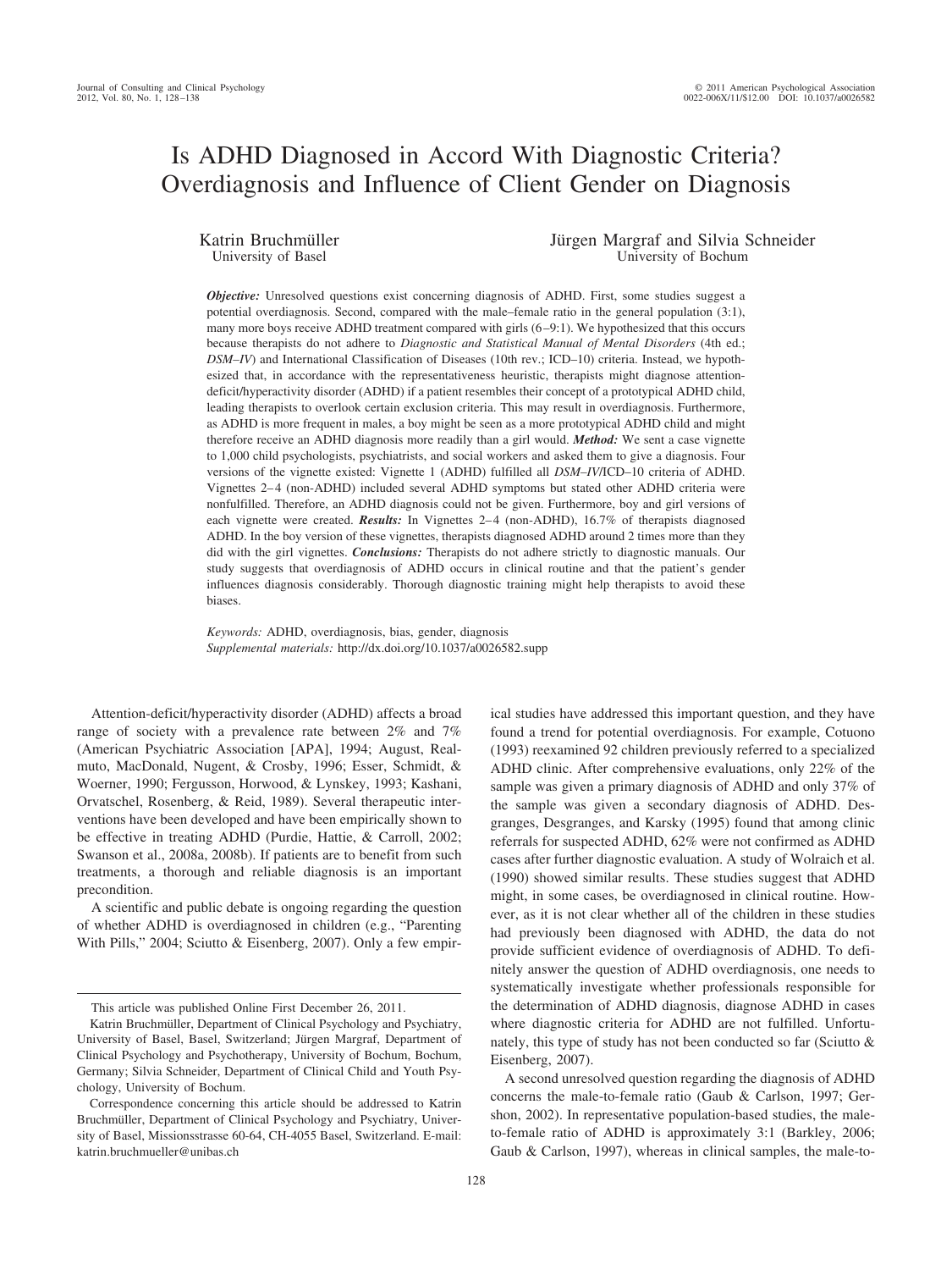female ratio is mostly between 5:1 and 9:1 (APA, 1994; Gaub & Carlson, 1997; Gershon, 2002; Goodyear & Hynd, 1992; Lahey et al., 1994; Sandberg, 2002). These numbers suggest that far more boys than girls receive treatment for ADHD compared with the ratio found in population-based samples. This remarkable difference is mostly explained by differences in the expression of the disorder among boys and girls. Several studies suggest that girls with ADHD show fewer behavioral and conduct problems and are less impulsive than boys with ADHD (Berry, Shaywitz, & Shaywitz, 1985; Hartung, Milich, Lynam, & Martin, 2002; Newcorn et al., 2001). In a meta-analysis on gender differences in ADHD, Gaub and Carlson (1997) concluded that girls with ADHD were less hyperactive and showed less aggressive behavior than boys with ADHD. Gershon (2002) found similar results in his more current meta-analysis. Furthermore, girls are more likely than boys to be the predominantly inattentive subtype of ADHD (Biederman et al., 2002). The symptoms of inattention might be less likely to be disruptive in the classroom situation. This might lead to less frequent diagnoses and treatment of the disorder in girls. Furthermore, symptoms of inattention and disorganization are more likely to be revealed in a more structured educational environment and therefore might lead to a higher age of onset and to less frequent diagnosis in early childhood. These gender differences are mostly given as an explanation for the substantial difference in the male– female ratio between community samples (3:1) and clinical samples (6-9:1).

However, this explanation is not fully satisfactory. The observed gender differences are of rather small size (cf. Gaub & Carlson, 1997; Gershon, 2002). Furthermore, a recent study by Biederman et al. (2005) failed to find any gender differences in the expression of ADHD between boys and girls. Therefore, it seems unlikely that gender differences in the expression of ADHD can fully account for the fact that boys with ADHD receive treatment two to three times more often than girls with ADHD.

However, there is another possible explanation for this phenomenon. It could be that therapists tend to diagnose ADHD in boys more readily than in girls, even if they exhibit the same symptom picture. There is strong evidence that therapists in their clinical routine do not strictly adhere to the diagnostic criteria of the *Diagnostic and Statistical Manual of Mental Disorders* (4th ed.; *DSM–IV*) or the International Classification of Diseases (10th rev.; ICD–10; Morey & Ochoa, 1989). Instead, their clinical judgment is affected by certain heuristics and biases. Tversky and Kahneman (1974) showed that people often use certain rules of thumb such as the representativeness heuristic. This means that they base their categorical judgments mostly on principles of similarity (Tversky & Kahneman, 1974) without taking other relevant information, such as the base rate, into account. If a certain object—for instance, an apple—is considered to be similar to the prototype of a certain category, one expects the object to belong to the category in question. Although this is a reasonable approach in daily life, it is not appropriate for diagnosing mental disorders. Clear diagnostic criteria are available for a reliable and comprehensive diagnosis. Nevertheless, several studies have shown that heuristic principles are frequently applied in the context of mental disorder diagnosis. For example, in their well-known study, Langer and Abelson (1974) showed that a videotaped person was rated significantly more disturbed if he was labeled a *patient* rather than a *job applicant*. Subsequent studies showed the influence of several other factors, such as a patient's gender and race, on the diagnosis (Broverman, Broverman, Clarkson, Rosenkrantz, & Vogel, 1970; Molinari, Ames, & Essa, 1994; Mukherjee, Shukla, Woodle, Rosen, & Olarte, 1983; Pavkov, Lewis, & Lyons, 1989). Furthermore, several studies found that therapists do not weigh all diagnostic criteria equally, even though this is a requirement in both the *DSM–IV* and the ICD–10. Instead, they weigh diagnostic criteria according to their subjective assumptions about the disorder (Bruchmüller & Meyer, 2009; Kim & Ahn, 2002; Meyer & Meyer, 2009; Schmidt, Salas, Bernert, & Schatschneider, 2005). For example, Kim and Ahn (2002) showed that clinicians were more likely to diagnose a disorder in a hypothetical patient if the patient had causally central rather than causally peripheral symptoms according to the clinicians' personal theory of the disorder. Similarly, in a study of Schmid et al. (2005) in the field of agoraphobia diagnosis, clinicians were asked to rate hypothetical patients with symptom profiles emphasizing each one of three nosological sufficient criteria (avoidance, use of companions, or endurance of situations despite distress). As expected, clinicians weighted the criteria differently. Avoidance was most likely to produce a diagnosis, even if, according to *DSM–IV*, each of the three criteria is equally sufficient for a diagnosis. This shows that clinical diagnosis is also affected by heuristic reasoning.

Furthermore, there is evidence that clinical assessment of child behavior is often biased in the broader sense. For example, several studies showed that the perception of a child also varies as a function of maternal psychopathology (Davé, Nazareth, Sherr, & Senior, 2005). Depressed mothers have been shown to have a more negative perception of their children and are therefore likely to overreport problematic behavior in their children (Chilcoat & Breslau, 1997; Najman et al., 2000). This phenomenon has been named the *depression distortion bias* (Murray & Cooper, 1997).

It is likely that comparable biases and heuristic principles are also applied in the context of ADHD diagnosis. As mentioned earlier, boys are more frequently affected by ADHD than are girls in representative population samples. Therefore, a boy with certain ADHD symptoms could be seen as more representative of the "typical ADHD child" than a girl with the same ADHD symptoms and therefore receive a diagnosis of ADHD more easily. The use of heuristics could also be a possible explanation for a potential overdiagnosis of ADHD. If therapists use a prototypical approach in diagnosis, they might give more weight to the core symptoms of a disorder and might more readily overlook certain exclusion criteria because they are not that prominent. This could, in turn, result in overdiagnosis.

Taken together, although a diagnosis should be based on *DSM–IV* or ICD–10 criteria, the findings described above suggest that diagnosis might be considerably influenced by heuristics in clinical routine. If this was the case, this would have major impact on the quality of treatment, as an accurate diagnosis is an important precondition for disorder-specific efficacious treatment (e.g., Basco et al., 2000; Shear et al., 2000).

In our study, we wanted to assess whether clinicians are influenced by the representativeness heuristic (Tversky & Kahneman, 1974) rather than using the *DSM–IV*/ICD–10 criteria required for the specific diagnosis. On the basis of Tversky and Kahneman's (1974) theory of representativeness heuristic, we hypothesized that therapists base their ADHD diagnoses mainly on the most prominent symptom criteria and therefore diagnose ADHD in cases for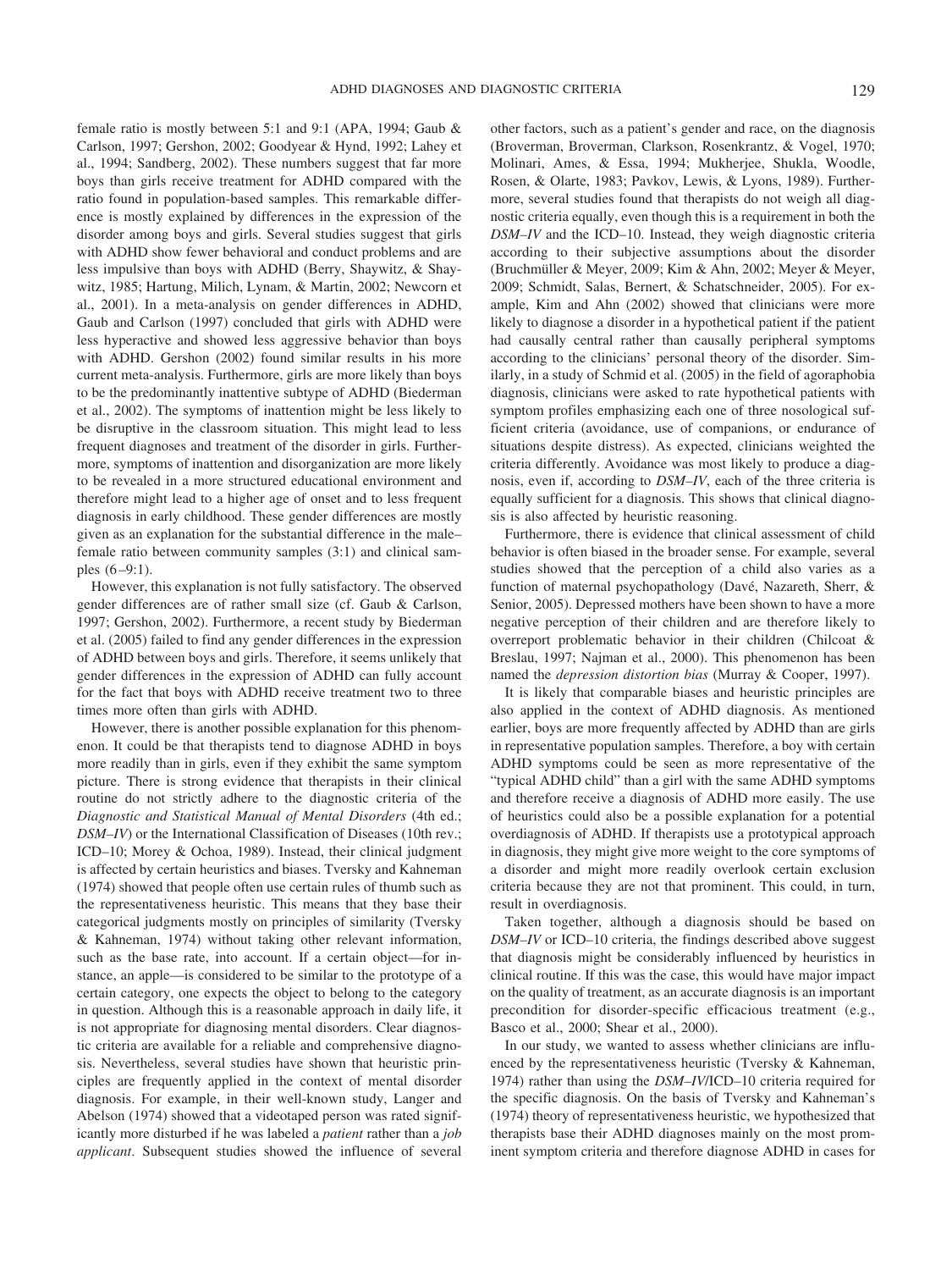which an ADHD diagnosis would be inappropriate according to *DSM–IV* and ICD–10. This could happen if less prominent criteria are missing or the symptoms are a part of another disorder that has some symptom overlap with ADHD (e.g., oppositional defiant disorder, generalized anxiety disorder [GAD]). This approach would result in overdiagnosis of ADHD. Because boys represent the prototypical gender for ADHD, our second hypothesis was that clinicians diagnose ADHD more readily in boys than in girls, even if the symptoms exhibited are the same. To assess these hypotheses, we sent case vignettes to 1,000 therapists in Germany. The vignettes either fulfilled or did not fulfill ADHD criteria and described either a boy or a girl. We expected that ADHD would be diagnosed in vignettes where necessary diagnostic criteria were not fulfilled. Furthermore, we expected that ADHD would be diagnosed more frequently in the vignettes featuring a boy compared with vignettes featuring a girl.

#### **Method**

#### **Participants and Procedure**

Participants were 473 psychotherapists specializing in children and adolescents. We selected potential participants by drawing a random sample of 1,000 out of an official register of all therapists specializing in children and adolescents working in the four German states of Baden-Württemberg, Bavaria, Lower Saxony, and Hesse. This register included all psychologists, psychiatrists, and social workers licensed to practice child and youth psychotherapy. Each of the therapists received by post a cover letter, a case vignette, and a questionnaire. We created eight different versions of the case vignette (see below). Therefore, the sample of 1,000 was divided into eight subgroups of 125 therapists each who received the same vignette. The eight groups were balanced for gender and professional occupation (psychologist, psychiatrist, or social worker). If therapists did not return the questionnaire within 6 weeks, a reminder letter was sent out. As an incentive for participation, the therapists could be informed about the results of the study. The sample size of 1,000 was chosen on the basis of a power analysis assuming a response rate of about 40% and a medium effect size. The data collection took place between September and November of 2009.

The effective response rate was 47% with 348 (35%) therapists responding to the initial letter and a further 125 (12%) responding to the reminder letter. We received a total of 473 responses. For organizational reasons, it was not possible to assess whether some letters were returned because of changes in address, deceased respondents, or other reasons. As this might have been the case, it is likely that the response rate of 47% is an underestimation. Essential data were missing in 10 cases; these participants were excluded and we ended up with a final sample of 463 respondents. We compared the age and gender distribution of our sample with the official data of all German child and adolescent psychotherapists published by the German national organization of psychotherapists ( *Bundespsychotherapeutenkammer*). Means of our sample ( $M$  age  $=$  53.25 years, 68.4% women) were very close to the population data ( $M = 53.54$  years, 69.3% women). This supports the representativeness of our sample for the population of child and adolescent psychotherapists in Germany. The response rate did not differ in respect to the type of vignette (range: 54 – 65 per

vignette),  $\chi^2(7, N = 473) = 2.214$ ,  $p = .947$ . Most analyses are based on the 463 responses, although the sample size might vary because of individual missing answers.

To confirm that randomization was achieved, we compared the groups of therapists who received the same vignette with therapists' characteristics. There were no significant differences between the vignette groups with respect to therapist age, *F*(7,  $440$ ) = 0.650,  $p = .714$ ; theoretical orientation (psychodynamic vs. cognitive behavioral vs. both),  $\chi^2(14, N = 463) = 19.603$ ,  $p =$ .143; years of job experience,  $F(7, 453) = 0.965$ ,  $p = .456$ ; and self-reported  $DSM-IV/ICD-10$  knowledge,  $F(7, 449) = 0.714$ ,  $p = .660$ .

Of the respondents, 68.4% were women. There was no significant difference in the gender distribution between the initial random sample and the participants,  $\chi^2(1, N = 455) = 0.43$ ,  $p =$ .836. Of the therapists, 81 (17.8%) were psychiatrists, 248 (54.5%) were psychologists, and 126 (27.7%) were social workers. There was also no significant difference between the initial random sample and the participants in terms of their professional occupation,  $\chi^2(2, N = 455) = 0.473$ ,  $p = .789$ . The mean age of the final sample was 53.25 years ( $SD = 7.1$ ). The sample had an average of 18 years of job experience  $(SD = 8.2)$ .

# **Material Sent to the Participants**

**Cover letter.** In the cover letter, therapists were asked to read the case vignette and to answer the questionnaire. To enhance ecological validity, we included in the cover letter advice noting that despite the difference between a case story and a real setting, therapists were nevertheless being asked to treat this case story as a real case.

**Case vignettes.** We designed four different case vignettes. The vignettes were constructed on the basis of the *DSM–IV* and ICD–10 criteria of ADHD. Two versions of the ICD–10 exist: the ICD-10 research criteria and the ICD–10 clinical guidelines. The ICD–10 research criteria for ADHD are nearly identical with the *DSM–IV* criteria for ADHD with the difference that the ICD–10 research criteria require symptoms of both inattentiveness and hyperactivity. Therefore, an ADHD diagnosis according to ICD–10 research criteria is identical with a *DSM–IV* diagnosis of ADHD combined type. They both require the following criteria: (a) six symptoms of inattention and six symptoms of hyperactivity/impulsivity, (b) onset before 7 years of age, (c) impairment in two or more settings, (d) clinically significant impairment, and (e) symptoms not better accounted for by another disorder. The ICD–10 clinical guidelines are much less operationalized. They contain clinical descriptions of a disorder, and the ICD–10's diagnostic guidelines are more recommendatory in character. However, concerning the diagnosis of ADHD, the ICD–10 clinical guidelines mention all of the aspects that are included in the diagnostic criteria of *DSM–IV* and ICD–10 research criteria. Our vignettes were constructed so that the underlying disorders could be unambiguously diagnosed according to all three manuals. The vignettes varied as follows:

*Vignette 1: ADHD fulfilled.* The first vignette described a youth with ADHD. The vignette contained all of the information necessary to clearly diagnose ADHD (combined type) according to *DSM–IV*, ICD–10 research criteria, and ICD–10 guidelines. All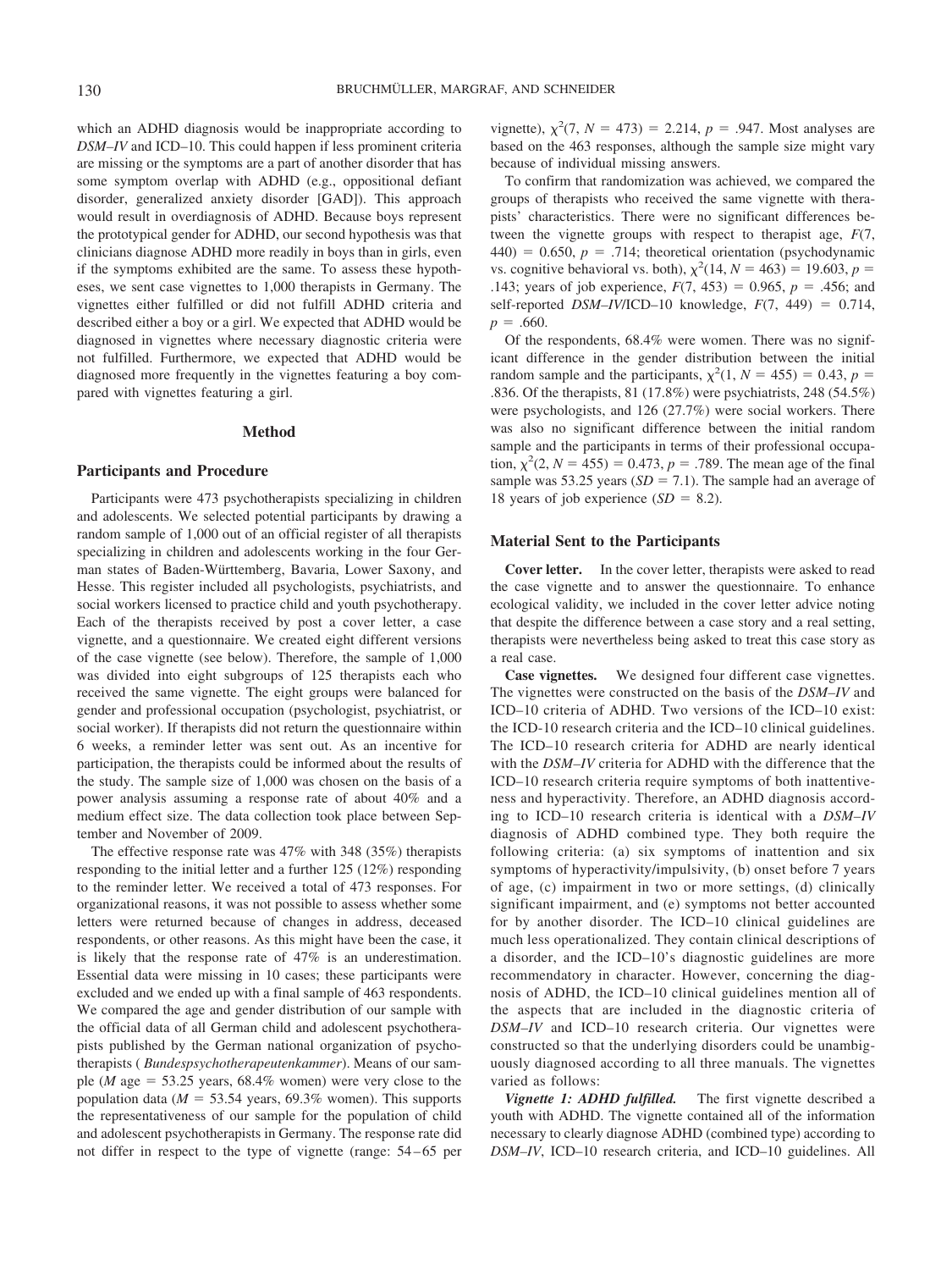five of the required criteria (see above) were mentioned as being fulfilled.

*Vignette 2: No ADHD, two criteria missing.* The second vignette was identical with the first vignette, except that Criteria b and c of the *DSM–IV* and ICD–10 research criteria for ADHD were explicitly noted to be nonfulfilled. In the case vignette, the symptoms were present only in one setting (school) and the symptoms only appeared after the age of 9 years. For this reason, even though this vignette contained the core symptoms of ADHD (Criterion a), an ADHD diagnosis could not be given according to *DSM–IV* and ICD–10 criteria, because Criteria b and c were not fulfilled. The ICD–10 clinical guidelines also state that "the symptoms should occur in more than one setting" and "the characteristic behavior problems should be of early onset (before age 6 years)" (World Health Organization, 1992, p. 207). Therefore, an ADHD diagnosis could not be given in this vignette when using any of the three manuals.

*Vignette 3: No ADHD, three criteria missing.* The third vignette was similar to Vignette 2 with the difference that fewer symptoms of inattentiveness and of hyperactivity/impulsivity were present. Vignette 3 mentioned only three symptoms of inattentiveness and two symptoms of hyperactivity/impulsivity. Therefore, Criterion a was also not fulfilled. As in Vignette 2, Criteria b and c were not fulfilled. Therefore, Vignette 3 contained some of the core symptoms of ADHD, but, in accord with *DSM–IV* and both ICD–10 research criteria and clinical guidelines, an ADHD diagnosis could not be given because Criteria a, b, and c were not fulfilled.

*Vignette 4: No ADHD, GAD with symptom overlap.* The fourth vignette fulfilled the criteria for GAD, according to *DSM–IV* and ICD–10 research criteria and clinical guidelines. As agitation is also a possible symptom of GAD, a certain overlap exists between the *DSM–IV* and ICD–10 criteria of GAD and ADHD. Vignette 4 described symptoms of restlessness, nervousness, and difficulties in concentration that are similar to ADHD

symptoms. However, no other ADHD criteria were mentioned, and the case vignette fulfilled all criteria for a GAD diagnosis.

*Gender variation.* To test whether the gender of the youth influenced the therapists' diagnostic decision, we formulated all four vignettes in boy and girl versions. The boy was named Leon and the girl was named Lea. All other information in the vignettes was identical. All eight vignettes (the boy and girl versions of all four vignettes) can be found online in the supplemental materials.

*Vignette construction and pretest.* The vignettes were constructed by all three authors, two of whom (Silvia Schneider and Jürgen Margraf) are experts in mental illness diagnosis in Germany (e.g., Schneider & Margraf, 2006; Schneider, Unnewehr, & Margraf, 2009). The first version of the vignettes was given to 14 diagnosticians (Pretest 1). They all held degrees in psychology, had completed a standardized training course in structured interviewing, and had successfully passed a reliability check. At the time of the study, they were working as diagnosticians in large research projects and in a behavior therapy– oriented university outpatient clinic. Diagnosticians were all unaware of the purpose and hypotheses of this study. They were asked to make a diagnosis for the vignettes on the basis of each of the diagnostic manuals (*DSM–IV*, ICD–10 research criteria, and ICD–10 guidelines). Furthermore, they were asked to indicate their confidence in the correctness of their diagnosis and to note aspects they were struggling with in diagnosing the disorders depicted in the vignettes. The diagnosticians gave the intended diagnosis in 91.7%, 83.3%, 100%, and 88.1% of the cases for Vignettes 1– 4, respectively (see Table 1). Confidence ratings can be seen in Table 1.

After this first pretest, the clarity of the vignettes was discussed in a meeting with five experienced researchers and trained diagnosticians; each member of this group held either a master's or a doctoral degree in clinical psychology. On the basis of the feedback from the pretest and the research meeting, we adjusted the vignettes to make them entirely unambiguous. The revised vignettes were then given to four different diagnosticians with the

# Table 1 *Results of the Vignette Pretest*

| Task                                                                                         | Vignette 1     | Vignette 2<br>Vignette 3 |                  | Vignette 4     |  |
|----------------------------------------------------------------------------------------------|----------------|--------------------------|------------------|----------------|--|
|                                                                                              | Pretest 1      |                          |                  |                |  |
| Diagnosis based on ICD–10 guidelines: Intended diagnoses                                     | $100\%$        | 50%                      | $100\%$          | 92.9%          |  |
| Average confidence rating<br>Diagnosis based on ICD–10 research criteria: Intended diagnoses | 80%<br>$100\%$ | 61.25%<br>100%           | 81.7%<br>$100\%$ | 62.6%<br>85.7% |  |
| Average confidence rating                                                                    | 85%            | 72.5%                    | 90%              | 68.6%          |  |
| Diagnosis based on <i>DSM-IV</i> criteria: Intended diagnoses                                | 75%            | 100%                     | $100\%$          | 85.7%          |  |
| Average confidence rating<br>Average intended diagnoses                                      | 85%<br>91.7%   | 75%<br>83.3%             | 85.8%<br>$100\%$ | 82.1%<br>88.1% |  |
|                                                                                              | Pretest 2      |                          |                  |                |  |
| Diagnosis based on ICD–10 guidelines: Intended diagnoses                                     | $100\%$        | $100\%$                  | $100\%$          | $100\%$        |  |
| Average confidence rating                                                                    | 84.6%          | 77.5%                    | 80%              | 73.8%          |  |
| Diagnosis based on ICD-10 research criteria: Intended diagnoses                              | $100\%$        | $100\%$                  | $100\%$          | $100\%$        |  |
| Average confidence rating                                                                    | 86.3%          | 82.5%                    | 88.8%            | 82.5%          |  |
| Diagnosis based on <i>DSM-IV</i> criteria: Intended diagnoses                                | $100\%$        | 100%                     | $100\%$          | 100%           |  |
| Average confidence rating                                                                    | 89.6%          | 83.4%                    | 89.5%            | 90%            |  |
| Average intended diagnoses                                                                   | $100\%$        | $100\%$                  | $100\%$          | 100%           |  |

*Note.* Pretest 1 consisted of the first version of the vignettes. Fourteen diagnosticians diagnosed two vignettes each: either Vignette 1, 2, or 3 and Vignette 4. Pretest 2 consisted of the revised version of the vignettes. Four diagnosticians each diagnosed all of the vignettes. ICD–10 = International Classification of Diseases, 10th revision; *DSM–IV* ! *Diagnostic and Statistical Manual of Mental Disorders*, fourth edition.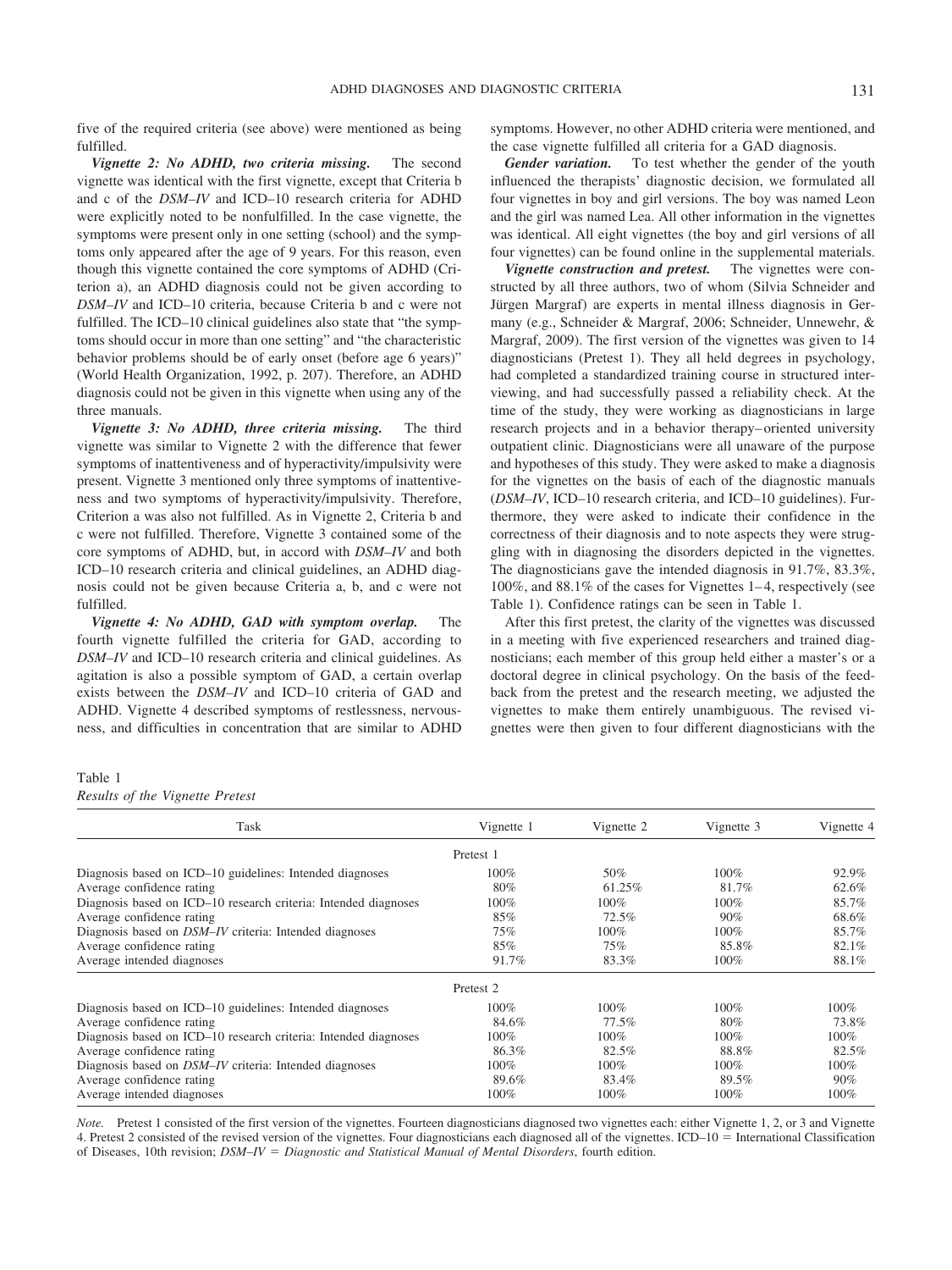same qualifications as above (Pretest 2). The intended diagnosis was given to 100% of the cases for all vignettes. This means that all of the diagnosticians gave a diagnosis of ADHD in Vignette 1, no disorder in Vignettes 2 and 3, and GAD in Vignette 4 (see Table 1). Confidence ratings can be seen in Table 1. After we explained the purpose of the study to the diagnosticians, they made some additional minor suggestions to further remove ambiguity from the vignettes, which we incorporated.

**Questionnaire.** All therapists received the same questionnaire regardless of their version of the vignette. The questionnaire contained the following sections.

*Diagnosis.* Psychotherapists were asked to make a diagnosis by indicating the F code (e.g., F90.0) as well as writing down the label of the disorder (e.g., ADHD). We chose the ICD–10 code because the health care system in Germany requires a diagnosis based on ICD–10, and it is therefore more commonly used than *DSM–IV* among psychologists and psychotherapists. However, diagnostic criteria for ADHD are nearly identical in ICD–10 and *DSM–IV*. Therefore, if the diagnostic criteria for the ICD–10 category *F90 Hyperkinetic Disorders* are fulfilled, it is also possible to make a *DSM–IV* diagnosis of ADHD (combined type).

To analyze the diagnoses, we categorized the therapists' answers into two categories: *ADHD diagnosis* and *no ADHD diagnosis*. The therapists' answers were categorized as ADHD diagnosis if they had indicated the F codes 90.0 or 90.1 or had explicitly indicated a diagnosis of ADHD. If a therapist had written "suspected ADHD," the case was not classified as ADHD diagnosis.

Therapists' answers in the category *no ADHD diagnosis* were further classified into four subcategories. These subcategories were *I do not yet have enough information to give a diagnosis* (*not enough information*), *no diagnosis for Lea/Leon* (*no diagnosis*), *other diagnosis*, and *suspected ADHD*. We developed the categories on the basis of the therapists' answers. The answers of the therapists were categorized independently by three separate raters. Cohen's  $\kappa$  for the agreement of the three raters was between .944 and .958, indicating a reliable categorization.

*Treatment recommendation.* In addition, we asked the therapists for their treatment recommendations. They could indicate whether they would recommend any treatment at all (yes vs. no), psychotherapeutic treatment (yes vs. no), and medication treatment (yes vs. no).

*Therapist attributes.* In addition, we collected the therapists' sociodemographic data such as gender, age, and years of job experience. The therapists were also asked to state their main therapeutic approach, that is, cognitive behavioral, psychodynamic, gestalt, client-centered, systemic, or other. We furthermore asked the therapists how helpful they find *DSM–IV*/ICD–10 diagnoses for their clinical routine (on a scale from  $0 = not at all$  to  $100 = \text{very much}$  and asked them to estimate their familiarity with *DSM–IV*/ICD–10 (on a scale from  $0 = \text{vaguely familiar to } 100 =$ *very familiar*).

## **Statistical Analysis**

To investigate whether ADHD is, in fact, overdiagnosed, we first calculated the percentage of ADHD diagnoses in all vignettes. According to the definition of Sciutto and Eisenberg (2007), the number of false positive diagnoses should significantly exceed the number of false negative diagnoses for a disorder to be overdiagnosed. Therefore, we conducted a chi-square test to compare the proportion of false positive diagnoses (diagnosis of ADHD in the non-ADHD vignettes) with the proportion of false negative diagnoses (diagnosis other than ADHD in the ADHD vignette).

To investigate whether the gender of the case vignette had an influence on the diagnosis, we conducted a multiple logistic regression analysis. The diagnosis (ADHD vs. other diagnosis) was the dependent variable and gender of child in case vignette (boy vs. girl) was the predictor variable. To assess whether any additional factors influenced the diagnostic decision, we included the variables gender of therapist, age of therapist, therapeutic approach, years of job experience, and professional occupation (psychiatrist, psychotherapist, of social worker) and included the two interactions Gender of Child in Case Vignette  $\times$  Gender of Therapist and Gender of Child in Case Vignette  $\times$  Type of Case Vignette (ADHD vs. non-ADHD) as predictors. Tests for multicollinearity were conducted prior to the analysis.

## **Results**

#### **Overdiagnosis of ADHD**

We expected that in non-ADHD vignettes, a substantial number of therapists would diagnose ADHD. This expectation was confirmed. Figure 1 shows the percentage of ADHD diagnoses for the various vignettes. Taken together, in all six non-ADHD vignettes (Vignettes  $2-4$  with Leon and Lea),  $16.7\%$  of the therapists diagnosed ADHD (see also Table 2), 57% of the therapists made another diagnosis, and 10.2% stated that they would give no diagnosis at all. Some therapists did not make a definite diagnostic decision, even though they were asked to do so. Of the therapists, 9.9% stated that they did not have enough information to give a diagnosis. Of the therapists, 5.8% noted "suspected ADHD" instead of making a definite diagnosis.

In contrast, 78.9% of therapists diagnosed ADHD in Vignette 1 (ADHD fulfilled), whereas 7% of the therapists gave a diagnosis other than ADHD (see Table 2). A number of therapists did not make a definite diagnostic decision. That is, 9.6% stated that they did not have enough information to give a diagnosis, and a further 4.4% diagnosed "suspected ADHD."

In addition, we compared the rate of false positive diagnoses (diagnosis of ADHD in the non-ADHD vignettes) with the rate of false negative diagnoses (diagnosis other than ADHD in the ADHD vignette). In Vignette 1 (ADHD), eight out of 114 (7.0%) were diagnoses other than ADHD (false negative diagnoses). In contrast, in Vignettes  $2-4$  (non-ADHD), 57 of 342 (16.7%) were ADHD diagnoses (false positive diagnoses). This difference was significant,  $\chi^2(1, N = 456) = 6.513$ ,  $p = .011$ , odds ratio (*OR*) = 2.65, showing significantly more false positive than false negative diagnoses, which indicates an overdiagnosis of ADHD.

Because a substantial number of therapists did not make a definite diagnostic decision (see above), these answers could not yet be categorized as correct, false positive, or false negative diagnoses. In fact, it is unclear whether therapists in the categories *not yet enough information to give a diagnosis* and *suspected ADHD* would end up providing an ADHD diagnosis. Therefore, in a second analysis, we excluded therapists who had not yet made a diagnostic decision. Looking only at the cases with definite diag-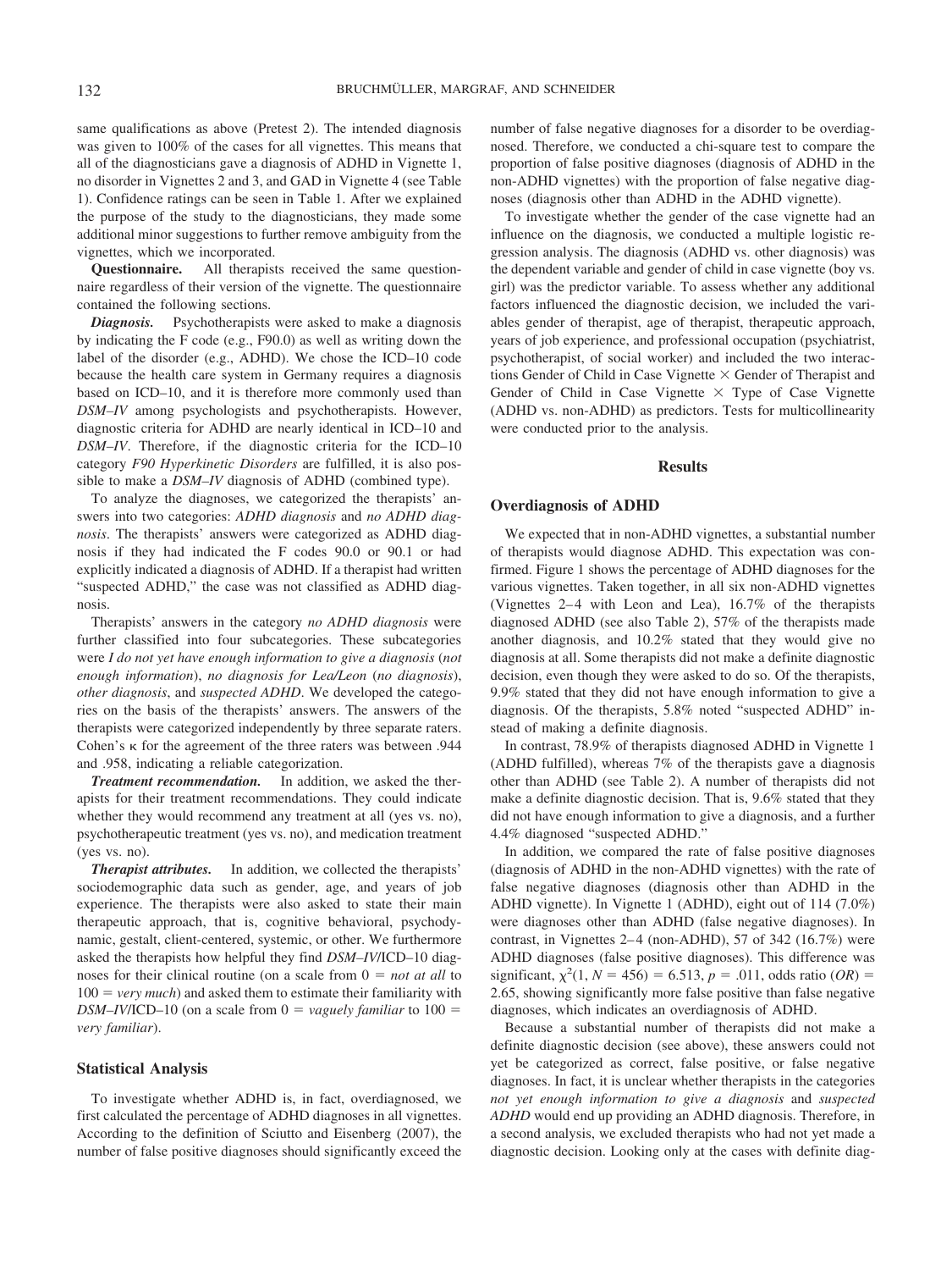

*Figure 1.* Percentage of attention-deficit/hyperactivity disorder (ADHD) diagnoses for the eight different case vignettes.  $GAD =$  generalized anxiety disorder.

nosis, in Vignette 1 (ADHD), eight out of 98 (8.2%) were diagnoses other than ADHD (false negative diagnoses). In contrast, in Vignettes 2–4 (non-ADHD) of the definite diagnoses, 57 of 285 (20%) were ADHD diagnoses (false positive diagnoses). Similar to the results of the first analysis, there were significantly more false positive than false negative diagnoses,  $\chi^2(1, N = 386) = 7.060$ ,  $p = .008$ ,  $OR = 2.77$ .

All diagnoses other than ADHD were summed up in the category *other diagnosis*. Across all vignettes, the most likely other diagnosis was adjustment disorder. In Vignette 2, out of the 65.3%  $(n = 81)$  of cases in the category *other diagnoses*, 50.8% ( $n = 63$ ) were diagnoses of adjustment disorder. In Vignette 3, among the 29.0% in the category *other diagnoses*, 14.0% were the diagnosis of adjustment disorder. The rest of the answers in this category

Table 2 *Diagnoses Given by Therapists in the Different Case Vignettes*

|                        |              |                |                  | $\mathfrak{2}$                            |                | 3                                                                                  |                  | 4              |     | Sum $2-4$ |
|------------------------|--------------|----------------|------------------|-------------------------------------------|----------------|------------------------------------------------------------------------------------|------------------|----------------|-----|-----------|
| Diagnosis              | $\mathcal N$ | $\%$           | $\boldsymbol{N}$ | $\%$                                      | $\overline{N}$ | $\%$                                                                               | $\boldsymbol{N}$ | $\%$           | N   | $\%$      |
|                        |              |                |                  | Results for vignettes featuring a girl    |                |                                                                                    |                  |                |     |           |
| <b>ADHD</b>            | 43           | 81.1           |                  | 11.1                                      | 5              | 9.4                                                                                | 8                | 13.1           | 20  | 11.3      |
| Other diagnosis        | 4            | 7.5            | 46               | 73.0                                      | 15             | 28.3                                                                               | 45               | 73.7           | 106 | 59.9      |
| No diagnosis           | $\left($     | $\Omega$       |                  | 1.6                                       | 16             | 30.2                                                                               | $\Omega$         | $\Omega$       | 17  | 9.6       |
| Not enough information | 3            | 5.7            | 4                | 6.3                                       | 12             | 22.6                                                                               | 6                | 9.8            | 22  | 12.4      |
| Suspected ADHD         | 3            | 5.7            | 5                | 7.9                                       | 5              | 9.4                                                                                | $\mathfrak{2}$   | 3.3            | 12  | 6.8       |
| Sum                    | 53           | 100            | 63               | 100                                       | 53             | 100                                                                                | 61               | 100            | 177 | 100       |
|                        |              |                |                  | Results for the vignettes featuring a boy |                |                                                                                    |                  |                |     |           |
| <b>ADHD</b>            | 47           | 77.0           | 18               | 29.5                                      | 11             | 20.4                                                                               | 8                | 16.0           | 37  | 22.4      |
| Other diagnosis        | 4            | 6.6            | 35               | 57.4                                      | 16             | 29.7                                                                               | 39               | 78.0           | 90  | 54.5      |
| No diagnosis           | $\Omega$     | $\Omega$       |                  | 1.6                                       | 17             | 31.5                                                                               | $\Omega$         | $\Omega$       | 18  | 10.9      |
| Not enough information | 8            | 13.1           | 3                | 4.9                                       |                | 13.0                                                                               | 2                | 4.0            | 12  | 7.3       |
| Suspected ADHD         | 2            | 3.3            | 4                | 6.6                                       | 3              | 5.6                                                                                |                  | 2.0            | 8   | 4.8       |
| Sum                    | 61           | 100            | 61               | 100                                       | 54             | 100                                                                                | 50               | 100            | 165 | 100       |
|                        |              |                |                  |                                           |                | Sum of the results of the vignettes featuring a girl and vignettes featuring a boy |                  |                |     |           |
| <b>ADHD</b>            | 90           | 78.9           | 25               | 20.2                                      | 16             | 15.0                                                                               | 16               | 14.4           | 57  | 16.7      |
| Other diagnosis        | 8            | 7.0            | 81               | 65.3                                      | 31             | 29.0                                                                               | 84               | 75.6           | 196 | 57.3      |
| No diagnosis           | $\Omega$     | $\overline{0}$ | $\mathfrak{2}$   | 1.6                                       | 33             | 30.8                                                                               | $\mathbf{0}$     | $\overline{0}$ | 35  | 10.2      |
| Not enough information | 11           | 9.6            |                  | 5.6                                       | 19             | 17.8                                                                               | 8                | 7.2            | 34  | 9.9       |
| Suspected ADHD         | 5            | 4.4            | 9                | 7.3                                       | 8              | 7.5                                                                                | 3                | 2.7            | 20  | 5.8       |
| Sum                    | 114          | 100            | 124              | 100                                       | 107            | 100                                                                                | 111              | 100            | 342 | 100       |

*Note.* ADHD = attention-deficit/hyperactivity disorder; No diagnosis = answers of therapists in the category "no diagnosis for Lea/Leon"; Not enough information = answers of therapists in the category "I have not enough information for already making a diagnosis."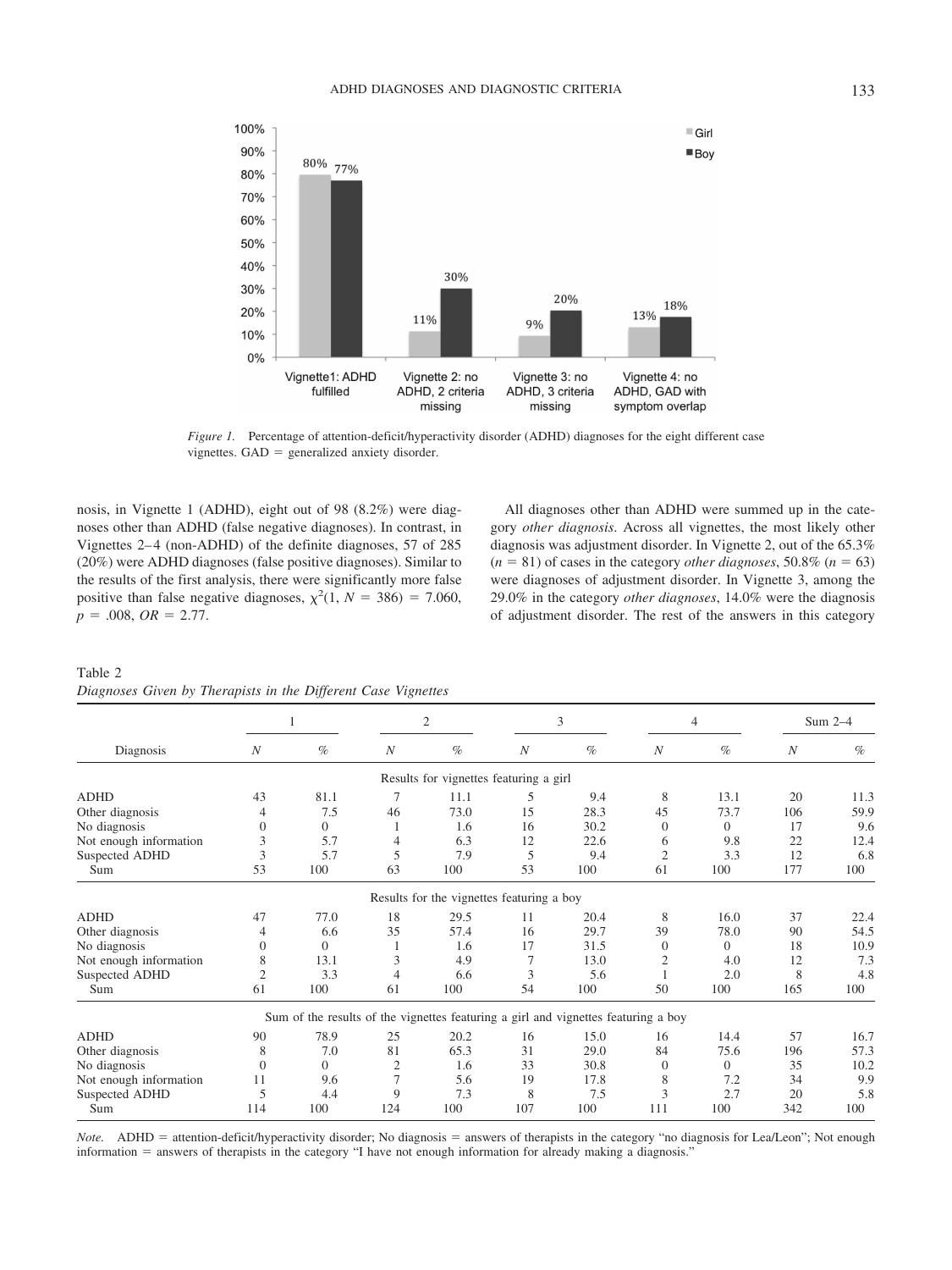referred mostly to unspecific diagnoses such as disorder not otherwise specified. In Vignette 4, the most likely diagnosis within the category *other diagnosis* (75.6%) was GAD (38.7%). The rest of the answers in this category were mostly from the anxiety disorder spectrum.

A comparison of the ADHD diagnoses in the three non-ADHD vignettes reveals that Vignette 2 had the highest likelihood of an ADHD diagnosis. On average, 20.2% of therapists diagnosed ADHD even though two necessary diagnostic criteria were not fulfilled. In Vignettes 3 and 4, 15% and 14.4% of clinicians, respectively, still diagnosed ADHD.

# **Diagnosis of ADHD in the Girl Versus Boy Vignettes**

We expected that ADHD would be diagnosed more frequently in the boy vignettes than in the girl vignettes. This hypothesis was confirmed by our data. We performed a logistic regression analysis to determine the influence of vignette gender, as well as other predictors, on the diagnosis of ADHD. Table 3 presents the odds ratio estimates for the logistic regression model as well as their significance. The model chi-square was statistically significant,  $\chi^2(12, N = 420) = 120.688, p < .0001$ , indicating that the equation with the predictors fits the data significantly better than the equation without the predictors. Controlling for all other predictors, we found that the gender of the child in the vignette was a significant predictor for diagnosis. Compared with the odds for the girl vignette, the odds of clinicians making an ADHD diagnosis in the boy vignette was more than twice as high ( $OR = 2.66$ ,  $p =$ .034). Figure 1 shows that when adding up the diagnoses in the three non-ADHD vignettes (i.e., Vignettes 2-4), about twice as many ADHD diagnoses were given in the boy condition compared with the girl condition. However, Figure 1 reveals that this difference occurred only in Vignettes 2–4. In Vignette 1 (ADHD fulfilled), there is no clear difference in diagnoses between the boy and girl vignettes (77% vs. 80%, respectively). We separately

analyzed the proportion of false negative and false positive diagnoses for the boy and girl vignettes. For the girl vignette, there was no significant difference between the proportion of false positive (11.3%) and false negative (7.5%) diagnoses,  $\chi^2(1, N = 230)$  = 0.614, *ns.* In the boy vignette, there were significantly more false positive (21.8%) then false negative (6.6%) diagnoses,  $\chi^2(1, N =$  $226$ ) = 7.12,  $p = .008$ .

# **Influence of Therapists' Characteristics on Diagnostic Decision**

We also wanted to assess whether other attributes of the therapists were related to diagnosis. Therefore, we tested the variables gender of the therapist (man vs. woman), professional occupation (psychologist, psychiatrist, or social worker), theoretical orientation (cognitive behavioral vs. psychodynamic), age, and years of job experience in the regression model. We additionally sought to determine whether interaction existed between the gender of the therapist and the gender of the child described in the case vignette. Therefore, we included the interaction Gender of Therapist  $\times$ Gender of Child in Case Vignette. As additional predictors, we included therapists' estimation of their *DSM–IV*/ICD–10 knowledge and their estimation of the helpfulness of *DSM–IV*/ICD–10 for their clinical practice. Table 3 shows the results of the regression analysis. Among the variables tested, only the factor gender of therapist had a significant influence on the given diagnosis. The odds ratio ( $OR = 0.267$ ,  $p = .001$ ) indicates that across all case vignettes, men were significantly more likely to make an ADHD diagnosis than were women. However, the interaction Gender of Therapist  $\times$  Gender of Child in Case Vignette was not statistically significant ( $p = .157$ ).

Looking at the proportion of false positive versus false negative diagnosis for male and female therapists separately, there was no significant difference between the proportion of false positive (12.3%) and false negative (9.6%) diagnoses,  $\chi^2(1, N = 309)$  =

Table 3

*Results for the Regression Model Predicting Attention-Deficit/Hyperactivity Disorder Diagnosis Versus Other Diagnoses*

| Variable                                     | B        | SЕ    | Odds ratio | $\boldsymbol{p}$ |
|----------------------------------------------|----------|-------|------------|------------------|
| Gender vignette: male vs. female             | 0.980    | 0.462 | 2.66       | .034             |
| Gender therapist: female vs. male            | $-1.322$ | 0.409 | 0.267      | .001             |
| Gender vignette by gender therapist          | 0.824    | 0.582 | 2.279      | .157             |
| Age of therapist                             | $-0.018$ | 0.027 | 0.982      | .500             |
| Professional occupation                      |          |       |            | .180             |
| Psychiatrist vs. psychologist, social worker | 0.635    | 0.451 | 1.888      | .159             |
| Psychologist vs. psychiatrist, social worker | 0.657    | 0.368 | 1.928      | .074             |
| Theoretical orientation                      |          |       |            | .514             |
| Cognitive behavioral vs. psychodynamic, both | 0.859    | 0.852 | 2.362      | .313             |
| Psychodynamic vs. cognitive behavioral, both | 0.586    | 0.843 | 1.797      | .487             |
| Years of job experience                      | 0.021    | 0.023 | 1.021      | .375             |
| Helpfulness DSM-IV/ICD-10 diagnoses          | 0.010    | 0.007 | 1.010      | .128             |
| Familiarity with DSM-IV/ICD-10               | $-0.006$ | 0.009 | 0.994      | .494             |
| Version of case vignette                     |          |       |            | .000             |
| $1 \text{ vs. } 2, 3, 4$                     | 3.544    | 0.416 | 34.601     | .000             |
| $2 \text{ vs. } 1, 3, 4$                     | 0.446    | 0.402 | 1.562      | .268             |
| 3 vs. 1, 2, 4                                | 0.089    | 0.433 | 1.093      | .838             |
| Constant                                     | $-1.565$ | 1.724 | 0.209      | .364             |

Note. *DSM–IV* = *Diagnostic and Statistical Manual of Mental Disorders*, fourth edition; ICD–10 = International Classification of Diseases, 10th revision.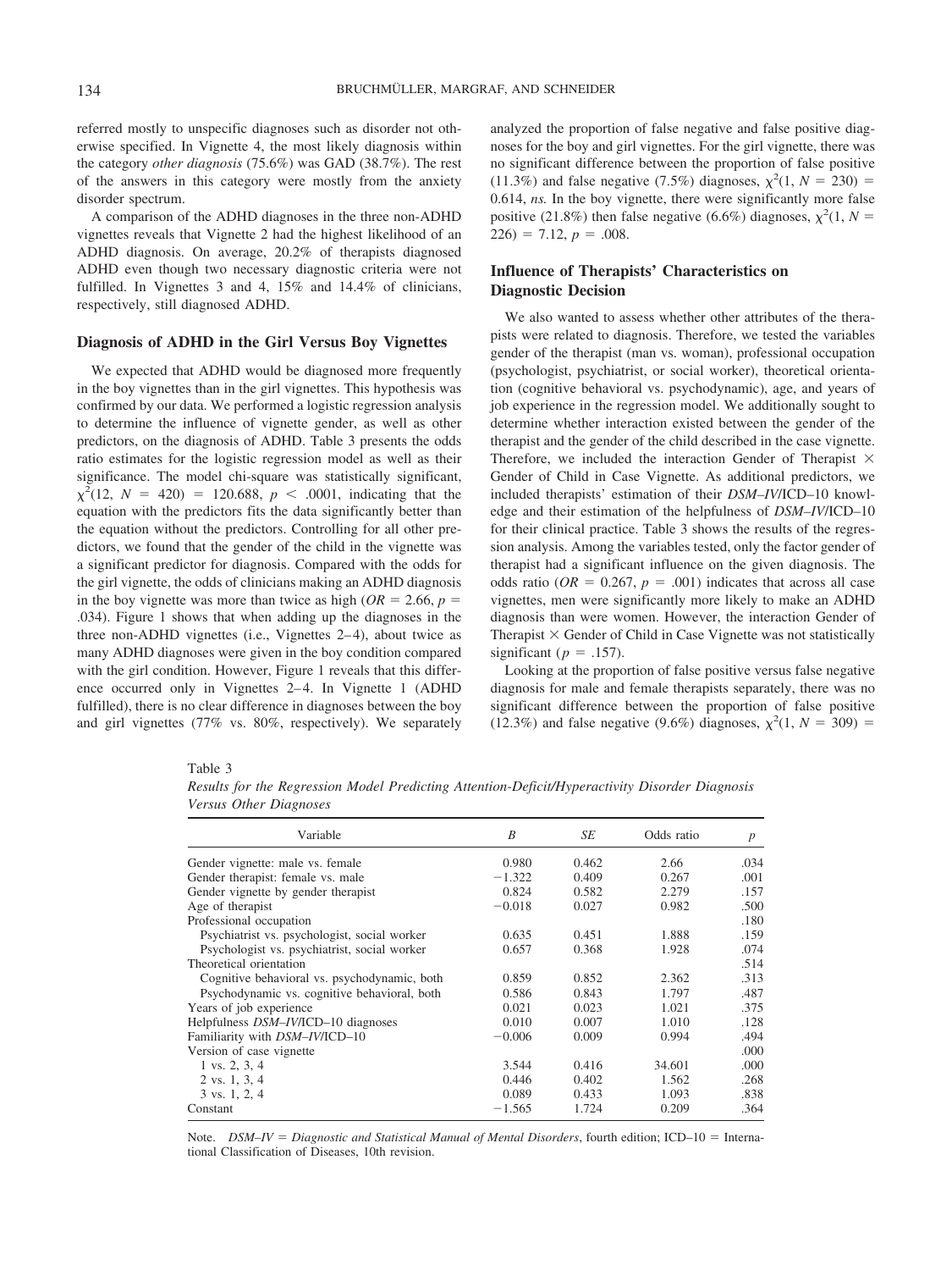0.454, *ns*, for female therapists. This was also the case in looking at the girl and boy vignettes separately: For girl vignettes, 10.7% false positive versus 11.8% false negative diagnoses,  $\chi^2(1, N =$  $156$ ) = 0.034, *ns*; for boy vignettes,  $14.2\%$  false positive versus 7.5% false negative diagnoses,  $\chi^2(1, N = 153) = 1.205$ , *ns*.

For male therapists, on the contrary, there were significantly more false positive (25.7%) than false negative (2.6%) diagnoses,  $\chi^2(1, N = 143) = 9.441, p = .002, OR = 12.82$ . A closer look at the boy and girl vignettes separately shows that in the girl vignettes, the proportion of false positive (13.0%) versus false negative diagnoses (0%) did not reach statistical significance,  $\chi^2(1)$ ,  $N = 72$ ) = 2.585, *ns*. In contrast, in the boy vignettes, there were significantly more false positive (39.2%) than false negative  $(5.3\%)$  diagnoses,  $\chi^2(1, N = 71) = 8.075, p = .004, OR = 12.20.$ As a substantial number of therapists did not make a definite diagnostic decision (see above), in a second analysis, we excluded these therapists. Looking only at the cases with definite diagnoses, the results were very similar to the results reported above: For female therapists, 14.9% false positive versus 11.3% false negative diagnoses,  $\chi^2(1, N = 257) = 0.501$ , *ns*; in a separate analysis for girl vignettes, 13.4% false positive versus 13.3% false negative diagnoses,  $\chi^2(1, N = 127) = 0.000$ , *ns*; in a separate analysis for boy vignettes, 16.3% false positive versus 9.4% false negative diagnoses,  $\chi^2(1, N = 130) = 0.934$ , *ns*. For male therapists, 29.3% false positive versus 2.9% false negative diagnoses,  $\chi^2(1, N =$  $126$ ) = 10.016,  $p = .002$ ,  $OR = 13.70$ ; in a separate analysis for girl vignettes, 15.6% false positive versus 0% false negative diagnoses,  $\chi^2(1, N = 61) = 2.812$ , *ns*; in a separate analysis for boy vignettes, 42.6% false positive versus 5.6% false negative diagnoses,  $\chi^2(1, N = 65) = 8.146$ ,  $p = .004$ ,  $OR = 12.66$ .

## **Influence of Diagnosis on Treatment Recommendation**

To examine whether overdiagnosis of ADHD has an impact on treatment, we assessed therapists' treatment recommendations for the non-ADHD vignettes (Vignettes 2-4). We calculated chisquare tests to compare treatment recommendations of therapists who diagnosed ADHD with treatment recommendations of therapists who did not diagnose ADHD in Vignettes 2– 4. Therapists who diagnosed ADHD significantly more frequently recommended medication (33.3% vs. 3.3%),  $\chi^2(2, N = 291) = 48.319$ ,  $p = .001$ , and psychotherapeutic treatment (92.6% vs. 83.2%),  $\chi^2(1, N = 298) = 3.045, p = .041$ . Therapists who diagnosed ADHD in Vignettes 2– 4 also chose the alternative no treatment at all significantly less frequently than did therapists who did not diagnose ADHD (5.4% vs. 16.9%),  $\chi^2(1, N = 311) = 4.823$ ,  $p =$ .014. This shows that an ADHD diagnosis in Vignettes 2–4 goes along with a higher likelihood of treatment, especially for medication. These results demonstrate that overdiagnosis has a direct impact on both the individual child and society as a whole. Children are unnecessarily treated and thereby exposed to the associated risks while the health care system faces higher treatment costs.

#### **Discussion**

In this survey of 473 child and adolescent psychotherapists, we investigated the diagnosis of ADHD with a set of case vignettes either fulfilling or not fulfilling ADHD criteria and describing either a boy or a girl. We found that about one sixth of the therapists (16.7%) diagnosed ADHD even though relevant criteria were not given, whereas in vignettes providing all necessary diagnosis criteria for ADHD, only around half as many of therapists (7%) gave a diagnosis other than ADHD. This result supports our first hypothesis of an overdiagnosis of ADHD. The higher rate of false positive compared with false negative diagnoses shows that there is not just a lack of reliability in ADHD diagnosis, as this would result in an equal number of false positive and false negative diagnoses. Our second hypothesis that boys more easily receive an ADHD diagnosis than girls even if they exhibit the same symptoms was also supported. Furthermore, male therapists were more likely to make an ADHD diagnosis than were female therapists. If therapists made an ADHD diagnosis in vignettes where ADHD criteria were not completely fulfilled, they also more frequently recommended medication for treatment.

In Vignette 2, more than 20% of the therapists diagnosed ADHD even though two relevant diagnostic criteria were not fulfilled. It would be interesting to assess the percentage of ADHD diagnoses in a case vignette where only one criterion is missing. Our results suggest that in such a vignette, the proportion of ADHD diagnoses would possibly be even higher than the observed 20%. Our results might therefore even underestimate the proportion of overdiagnosis of ADHD in clinical practice. Furthermore, across all vignettes, 9.9% of the therapists stated that on the basis of the information given in the case vignette, they would not yet make a diagnosis. An additional 5.5% of the therapists diagnosed suspected ADHD. As some of the therapists might possibly end up making a diagnosis of ADHD after a further evaluation, the real percentage of ADHD diagnoses would be even higher than the numbers reported in this study. This once again suggests that our results underestimate the proportion of overdiagnosis of ADHD.

The results concerning Vignette 4 show that a distinct disorder with symptoms overlapping with ADHD is somewhat likely to be classified as ADHD. This agrees with the results of Abikoff, Courtney, Pelham, and Koplewicz (1993) and Jackson and King (2004). Jackson and King showed teachers a video with either a boy or a girl presenting the same oppositional defiant behavior. They then asked teachers, among other questions, to rate the hyperactivity of the presented child. The boy tape received significantly higher hyperactivity ratings than the girl tape did, even though both tapes showed oppositional defiant behavior. Abikoff et al. found similar results in their comparable study. These findings point in the same direction as our results. It is interesting that both in the study of Jackson and King and in our study, this effect occurred mainly in the boy condition. This once again shows the influence of gender on the diagnosis of ADHD.

All in all, our results are consistent with previous studies suggesting possible overdiagnosis of ADHD (Cotuono, 1993; Desgranges et al., 1995; Wolraich et al., 1990). Nevertheless, in their qualitative review of overdiagnosis of ADHD, Sciutto and Eisenberg (2007) concluded that there does not appear to be sufficient justification for the definite conclusion that ADHD is systematically overdiagnosed: "No studies [exist] that compare the diagnoses being given in actual practice to the diagnoses that should have been given based on standardized comprehensive assessments" (p. 107). Our study fills this gap as it systematically assesses whether therapists in clinical practice also diagnose ADHD in cases where necessary diagnostic criteria are not fulfilled. A further strength of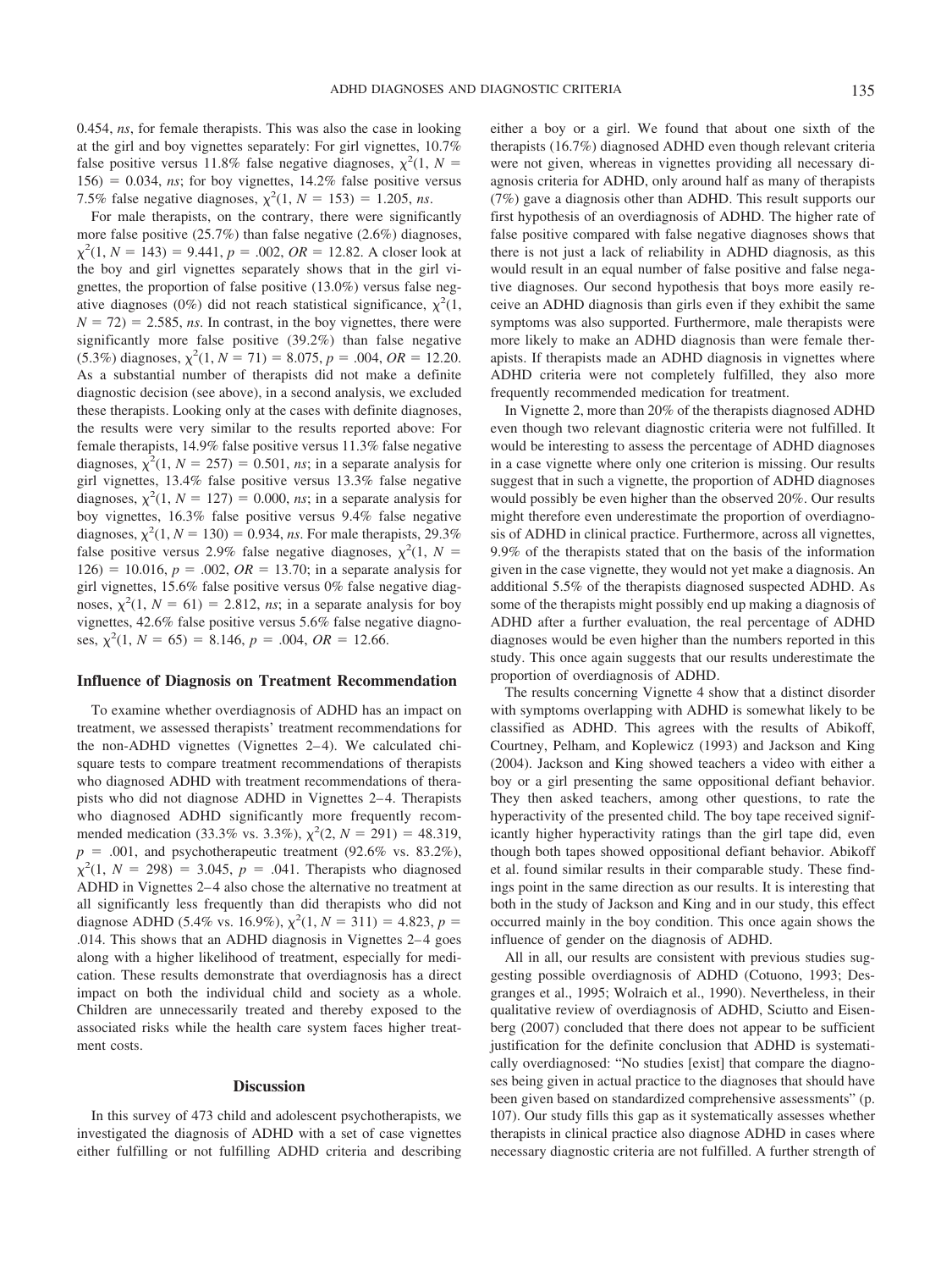this study is that groups were assigned randomly and were balanced in terms of therapists' gender and professional occupation. Additionally, post hoc analyses were performed to check randomization and control for possible confounding factors, such as therapists' age and other characteristics. Therefore, differences in diagnosis can be attributed to the experimental variation of diagnostic criteria in the vignettes.

As the percentage of false positive ADHD diagnoses was quite high in our study, one might question the adequacy of the diagnostic criteria for ADHD postulated by the *DSM–IV* and ICD–10. Concern has been raised in current literature that that the existing *DSM–IV* or ICD–10 criteria for ADHD might be too conservative or restrictive. However, if clinicians are influenced by heuristics and biases, instead of adhering clearly to diagnostic criteria, this problem cannot be solved by a change in the diagnostic criteria. Therefore, our results suggest that in addition to a potential discussion about the adequacy of diagnostic criteria, the major objective should be the avoidance of the influence of heuristics and biases in psychodiagnosis.

Nevertheless, it is important to keep in mind that diagnostic criteria are constantly being developed. In the upcoming changes for the *DSM–5*, dimensional elements will play a much more important role in diagnosis. This is in line with the findings of Pelham, Fabiano, and Massetti (2005), who showed that the dimension of functional impairment in ADHD is clearly linked to motivation for treatment, even more than core ADHD symptoms. This development suggests that an improvement of diagnostic criteria—in this case, a higher emphasis on impairment—might also lead to a more valid diagnosis and, it is hoped, to a decrease in misdiagnoses.

Concerning the influence of gender on diagnosis, we found that the likelihood for an ADHD diagnosis was clearly higher in the boy vignettes than in the girl vignettes. It is interesting that this gender difference appeared only in the non-ADHD vignettes. Furthermore, significantly more false positive than false negative diagnoses were found only for the boy vignettes. This suggests that boys are more readily overdiagnosed with ADHD than girls are. Our data suggest that if ADHD criteria are all fulfilled, both boys and girls are likely to receive an ADHD diagnosis. In contrast, if only a few ADHD symptoms are present but several diagnostic criteria are missing, boys are much more likely than girls to nevertheless be diagnosed with ADHD. This is an interesting finding, especially as it is frequently assumed in the literature that girls with ADHD are likely to be underidentified with ADHD rather than boys being overidentified with ADHD (e.g., Biederman et al., 2002; Gaub & Carlson, 1997; Sciutto & Eisenberg, 2007). In the literature, it is often argued that girls with ADHD are less likely to have learning disabilities and to show problems at school, in comparison to boys with ADHD (Biederman et al., 2002). Furthermore, girls with ADHD tend to exhibit lower levels of disruptive behavior and higher levels of inattentiveness and internalizing symptoms than do boys with ADHD (Biederman et al., 2005; Gaub & Carlson, 1997; Gershon, 2002). As these symptoms are less likely to disrupt the classroom, it is often assumed that girls with ADHD are likely to be overlooked (e.g., Sciutto & Eisenberg, 2007). In contrast, our data suggest that gender difference in diagnosis of ADHD is caused by an overdiagnosis of ADHD in boys in addition to a potential underdiagnosis in girls. Our results concerning the gender difference provide a reasonable alternative explanation for the widely discussed differences in the male-tofemale ratio in population and clinical samples. Despite a possible difference in ADHD symptoms exhibited by boys and girls, our study clearly shows that exactly the same symptom picture is evaluated differently in boys than in girls.

In our study, male therapists were more likely than female therapists to make an ADHD diagnosis. Furthermore, the effect of patient gender was bigger in male therapists than in their female colleagues. These findings suggest that male therapists are perhaps more likely to be influenced by heuristics or biases in the diagnostic process. However, this was an unexpected finding with no obvious explanation. Researchers should conduct further studies to try to replicate this finding.

Additionally, our study showed that overdiagnosis of ADHD resulted in a more frequent recommendation for medication. This agrees with the findings of Angold, Erkanli, Egger, and Costello (2000), who, in the Great Smoky Mountain Study, found that the majority of children receiving stimulant treatment fell far below the threshold of an ADHD diagnosis. As treatment with stimulants bears the risk of adverse side effects, these findings make clear that misdiagnoses can have a direct and negative impact on patients' treatment. Conversely, about one fourth of the children who received an ADHD diagnosis in the study of Angold et al. (2000) did not receive stimulant treatment. These findings once more stress the importance of a thorough diagnosis as a basis for medication, as both over- and underdiagnosis of ADHD can result in harmful consequences for the patient. Thus, from a public health point of view, our data show that misdiagnoses and the resulting higher treatment costs negatively affect the health care system and society as a whole.

As this study specifically focuses on ADHD, it is not clear how specific the problem of false positive diagnoses is to ADHD in particular. It could be that the same rate of overdiagnosis applies to other disorders as well. In fact, existing studies suggest potential overdiagnoses for other disorders such as schizophrenia or dissociative identity disorder (Lipton & Simon, 1985; Spanos, 1994). However, as these studies were conducted several years ago and more recent studies do not exist, it is unclear whether these disorders still have the tendency to be overdiagnosed. Additionally, there is evidence of the underdiagnosis of bipolar disorder (Bruchmüller  $&$  Meyer, 2009). Furthermore, the results of the present study suggest that GAD might be underdiagnosed, as in the GAD vignette, only 38.7% of the therapists diagnosed GAD. All in all, very few studies explicitly deal with the topic of over- or underdiagnosis of specific disorders. However, the studies cited above show that besides ADHD, other disorders are over- or underdiagnosed. Therefore, the number of misdiagnoses in clinical practice might, in fact, be remarkably high. This highlights once more the importance of a thorough and reliable diagnosis. More research is needed to shed light on the biases in specific diagnoses in clinical practice.

As a limitation of our study, one might question the validity of diagnostic and treatment decisions based on written case vignettes compared with real-life settings. For example, when dealing with a case vignette, there is no personal responsibility for decisions. A case vignette also does not allow the therapist to gather further information to confirm or discard his or her decision. However, even in this case, therapists should base their diagnostic decision on the *DSM–IV* or ICD–10 criteria. Therefore, as we made sure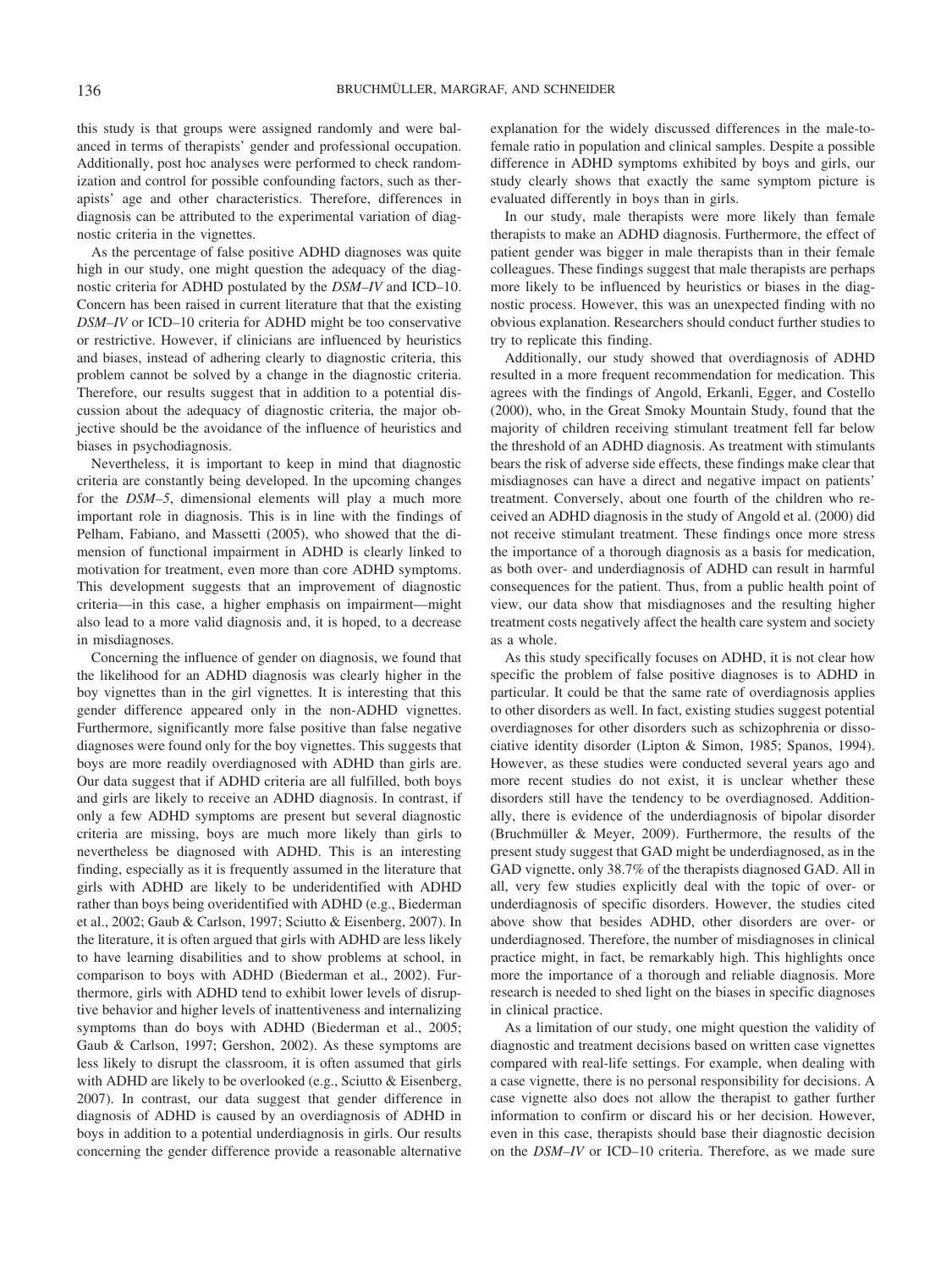that our case vignettes either mentioned or explicitly neglected some or all relevant diagnostic criteria of ADHD, the diagnoses based on our case vignettes should be comparable or even less difficult to make than a diagnosis in clinical practice. Additionally, to minimize this difference as much as possible, we advised the therapists to treat the case vignettes as if they were real cases. Nevertheless, ecological validity would have been enhanced if the therapists could have dealt with real clients. However, in an interview situation, each psychotherapist might ask for different information, which would make it nearly impossible to keep the provided information constant.

A second limitation of the study concerns the fact that it is unclear how representative German clinicians are of clinicians in other cultural contexts. Therefore, it is unclear whether these results can be generalized to other countries. However, as several studies from different countries point to problems and biases in diagnosis in general (e.g., Langer & Abelsohn, 1974; Molinari et al., 1994; Pavkov et al., 1989), it is likely that such biases in the diagnosis of ADHD also occur in countries outside of Germany.

In conclusion, the results of this study show that not all therapists follow *DSM–IV* and ICD–10 requirements to base their diagnosis on a thorough evaluation of the relevant diagnostic criteria. Instead, therapists are influenced by a variety of biases and rules of thumb, such as the representativeness heuristic, which lead to overdiagnosis and different evaluation of symptoms in boys and girls. One way to reduce the influence of diagnostic biases would be to establish more compulsory and thorough methodological and diagnostic training of prospective therapists. Only if therapists recognize how easily diagnostic decisions can be biased can they avoid such pitfalls. In addition, our results indicate how important it is to use structured diagnostic interviews and other standardized tools as accepted instruments in clinical practice. However, recent research has shown that structured interviews are not well accepted and are rarely used in clinical routine (Bruchmüller, Margraf, Suppiger, & Schneider, 2011). To benefit from existing treatments and to ensure an optimal outcome for the patient, it is important to strive for an accurate diagnosis, which is based on accepted diagnostic criteria and not biased by other factors.

#### **References**

- Abikoff, H., Courtney, M., Pelham, W. E., & Koplewicz, H. S. (1993). Teachers' ratings of disruptive behaviors: The influence of halo effects. *Journal of Abnormal Child Psychology, 21,* 519 –533. doi:10.1007/ BF00916317
- American Psychiatric Association. (1994). *Diagnostic and statistical manual of mental disorders* (4th ed.)*.* Washington, DC: Author.
- Angold, A., Erkanli, A., Egger, H. L., & Costello, E. J. (2000). Stimulant treatment for children: A community perspective. *Journal of the American Academy of Child & Adolescent Psychiatry, 39,* 975–984. doi: 10.1097/00004583-200008000-00009
- August, G. J., Realmuto, G. M., MacDonald, A. W., Nugent, S. M., & Crosby, R. (1996). Prevalence of ADHD and comorbid disorders among elementary school children screened for disruptive behavior. *Journal of Abnormal Child Psychology, 24,* 571–595. doi:10.1007/BF01670101
- Barkley, R. (Ed.). (2006). *Attention-deficit hyperactivity disorder: A handbook for diagnosis and treatment* (3rd ed.)*.* New York, NY: Guilford Press.
- Basco, M. R., Bostic, J. Q., Davies, D., Rush, A. J., Witte, B., Hendricks, W., & Barnett, V. (2000). Methods to improve diagnostic accuracy in a

community mental health setting. *The American Journal of Psychiatry, 157,* 1599 –1605. doi:10.1176/appi.ajp.157.10.1599

- Berry, C. A., Shaywitz, S. E., & Shaywitz, B. A. (1985). Girls with attention deficit disorder: A silent minority? A report on behavioural and cognitive characteristics. *Pediatrics, 76,* 801– 809.
- Biederman, J., Kwon, A., Aleardi, M., Chouinard, V.-A., Marino, T., Cole, H., . . . Faraone, S. V. (2005). Absence of gender effects on attention deficit hyperactivity disorder: Findings in nonreferred subjects. *The American Journal of Psychiatry, 162,* 1083–1089. doi:10.1176/ appi.ajp.162.6.1083
- Biederman, J., Mick, E., Faraone, S. V., Braaten, E., Doyle, A., Spencer, T., . . . Johnson, M. A. (2002). Influence of gender on attention deficit hyperactivity disorder in children referred to a psychiatric clinic. *The American Journal of Psychiatry, 159,* 36 – 42. doi:10.1176/appi .ajp.159.1.36
- Broverman, I. K., Broverman, D. M., Clarkson, F. E., Rosenkrantz, P. S., & Vogel, S. R. (1970). Sex-role stereotypes and clinical judgments of mental health. *Journal of Consulting and Clinical Psychology, 34,* 1–7. doi:10.1037/h0028797
- Bruchmüller, K., Margraf, J., Suppiger, A., & Schneider, S. (2011). Popular or unpopular? Therapists' use of structured interviews and their estimation of patient acceptance. *Behavior Therapy, 42, 634-643.* doi: 10.1016/j.beth.2011.02.003
- Bruchmüller, K., & Meyer, T. (2009). Diagnostically irrelevant information can affect the likelihood of a diagnosis of bipolar disorder. *Journal of Affective Disorders, 116,* 148 –151. doi:10.1016/j.jad.2008.11.018
- Chilcoat, H. D., & Breslau, N. (1997). Does psychiatric history bias mothers' reports? An application of a new analytic approach. *Journal of the American Academy of Child & Adolescent Psychiatry, 36,* 971–979. doi:10.1097/00004583-199707000-00020
- Cotuono, A. J. (1993). The diagnosis of attention deficit hyperactivity disorder (ADHD) in community mental health centers: Where and when. *Psychology in the Schools, 30,* 338 –344. doi:10.1002/1520- 6807(199310)30:4<338::AID-PITS2310300408>3.0.CO;2-S
- Davé, S., Nazareth, I., Sherr, L., & Senior, R. (2005). The association of paternal mood and infant temperament: A pilot study. *British Journal of Developmental Psychology, 23,* 609 – 621. doi:10.1348/ 026151004X22962
- Desgranges, K., Desgranges, L., & Karsky, K. (1995). Attention deficit disorder: Problems with preconceived diagnosis. *Child & Adolescent Social Work Journal, 12,* 3–17. doi:10.1007/BF01876136
- Esser, G., Schmidt, M. H., & Woerner, W. (1990). Epidemiology and course of psychiatric disorders in school-age children: Results of a longitudinal study. *Journal of Child Psychology and Psychiatry, 31,* 243–263. doi:10.1111/j.1469-7610.1990.tb01565.x
- Fergusson, D. M., Horwood, L. J., & Lynskey, M. T. (1993). Prevalence and comorbidity of *DSM–III–R* diagnoses in a birth cohort of 15 year olds. *Journal of the American Academy of Child & Adolescent Psychiatry, 32,* 1127–1134. doi:10.1097/00004583-199311000-00004
- Gaub, M., & Carlson, C. L. (1997). Gender differences in ADHD: A meta-analysis and critical review. *Journal of the American Academy of Child & Adolescent Psychiatry, 36,* 1036 –1045. doi:10.1097/00004583- 199708000-00011
- Gershon, J. (2002). A meta-analytic review of gender differences in ADHD. *Journal of Attention Disorders, 5,* 143–154. doi:10.1177/ 108705470200500302
- Goodyear, P., & Hynd, G. W. (1992). Attention-deficit disorder with (ADD/H) and without (ADD/WO) hyperactivity: Behavioral and neuropsychological differentiation. *Journal of Clinical Child Psychology, 21,* 273–305. doi:10.1207/s15374424jccp2103\_9
- Hartung, C. M., Milich, R., Lynam, D. R., & Martin, C. A. (2002). Understanding the relations among gender, disinhibition, and disruptive behavior in adolescents. *Journal of Abnormal Psychology, 111,* 659 – 664. doi:10.1037/0021-843X.111.4.659